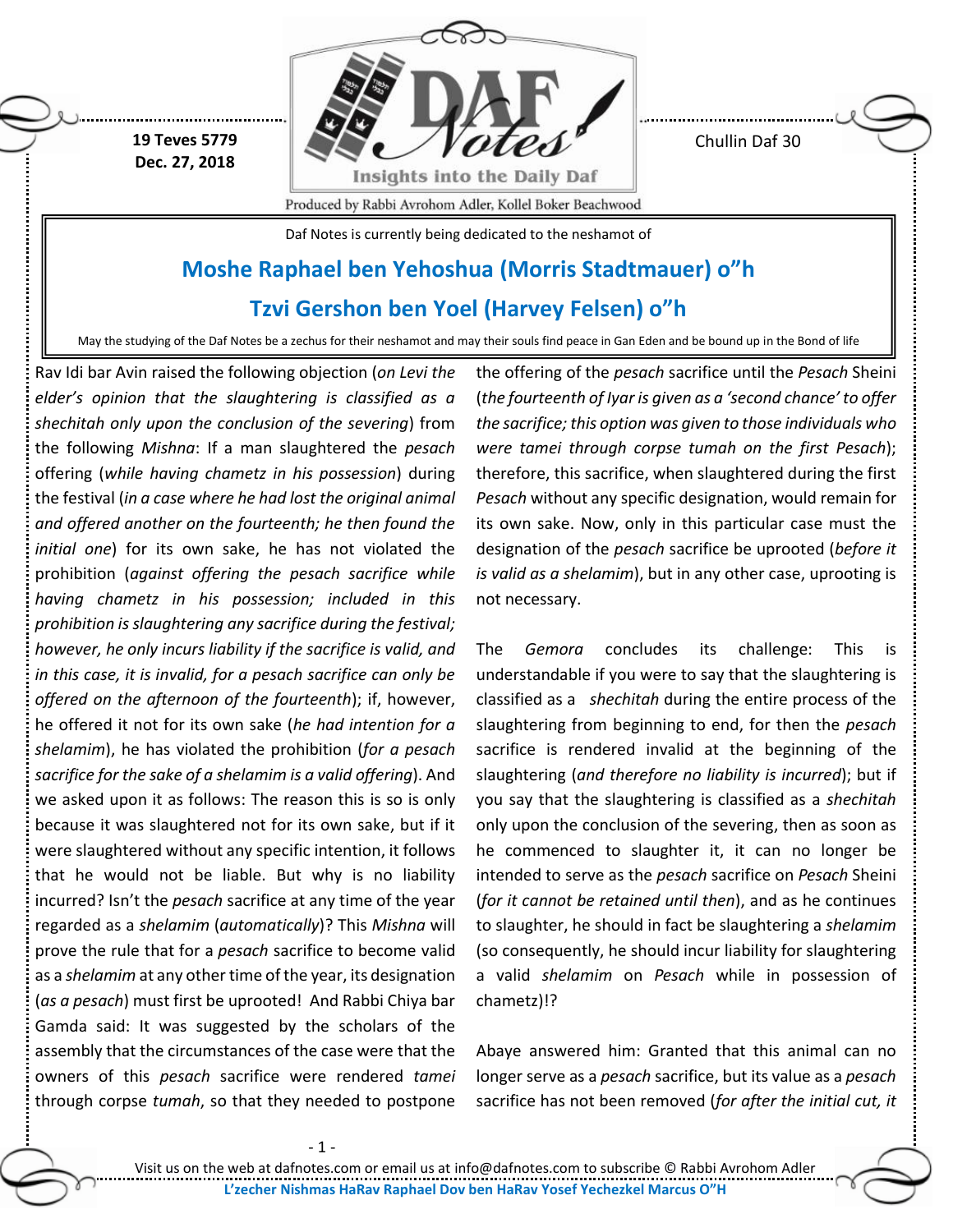

*can be redeemed like any other blemished animal, and its money can be used to purchase a replacement pesach sacrifice*). And should you say that in order to redeem a consecrated animal, it requires a "standing and appraisal" (*before the Kohen in order to be redeemed; and this animal, at its present condition, cannot stand on its legs*), I can reply that we have learned in a *Mishna*: If one cut both pipes or the greater portion of both pipes, and the animal still jerks, it is nevertheless regarded as alive for all purposes (*and can be redeemed*).

Rav Yehudah said in the name of Rav: If one slaughtered in two or three places (*first he severed the pipe a little bit, then, just below the initial cut, he severed a greater part of it, and then just below that, he cut a little bit again*), the slaughtering is valid. But when I reported this ruling to Samuel, he said to me: We must have a slaughtering whose cut is discernible (a wide-open cut), and it is not so here.

The *Gemora* notes that Rabbi Shimon ben Lakish also maintains the opinion that the cut must be discernible, for Rabbi Shimon ben Lakish said: From where do we know that the *shechitah* must consist of a cut which is discernible? It is from the verse: *Their tongue is a sharpened arrow, it speaks deceit*.

Rabbi Elozar asked from the following *Mishna*: If two people hold a knife and slaughtered, even if one cut higher up (*towards the head*) and the other cut lower down (*away from the head*), the *shechitah* is valid. Now, why is this so? There is not a discernible cut here!?

Rabbi Yirmiyah said to him: Our *Mishna* refers to a case where two people are holding one knife (*at an angle*).

Rabbi Abba said to him: If so, let us consider that which a *Tanna* taught regarding this *Mishna*: And we are not concerned that one will render the animal a *tereifah* on account of the other. Now, it is understandable if you say that it is referring to the case of two knives and two people (*each holding a knife*), for then you might have thought that we should be concerned lest they come to rely one upon the other, and this one will not cut the required greater portion of the pipes, and the other one will not cut the required greater portion of the pipes; we are therefore taught that there is no concern for this. But if you say that it is referring to the case of two people holding one knife, then why did the *Tanna* state that there is no concern that one will render the animal *tereifah* on account of the other? He should rather have stated that there is no concern that one will cause the other to press the knife (*into the neck, for they are each holding the knife on opposite ends; and that would have invalidated the shechitah*)?

Rabbi Avin said to him: The correct version of the teaching was that there is no concern that one will cause the other to press into the neck.

Rabbi Avin asked from the following *braisa*: If one cut the esophagus low down (*close to the chest*) and the trachea high up, or the esophagus high up and the trachea low down, the *shechitah* is valid. Now, why is this so? There is not a discernible cut here!?

He raised the objection and answered it himself, as follows: The cutting, in this instance, was slanting, like the writing of a pen (*and henceforth, the cut is discernible*).

There was an ox was that was cut in two or three places, and Rav Nachman bar Shmuel bar Marsa came and obtained some of the choicest meat from this animal. Rabbi Zeira said to him: You have now (*through your actions*) taught us, our master, that our *Mishna* refers even to the case of two knives and two people.